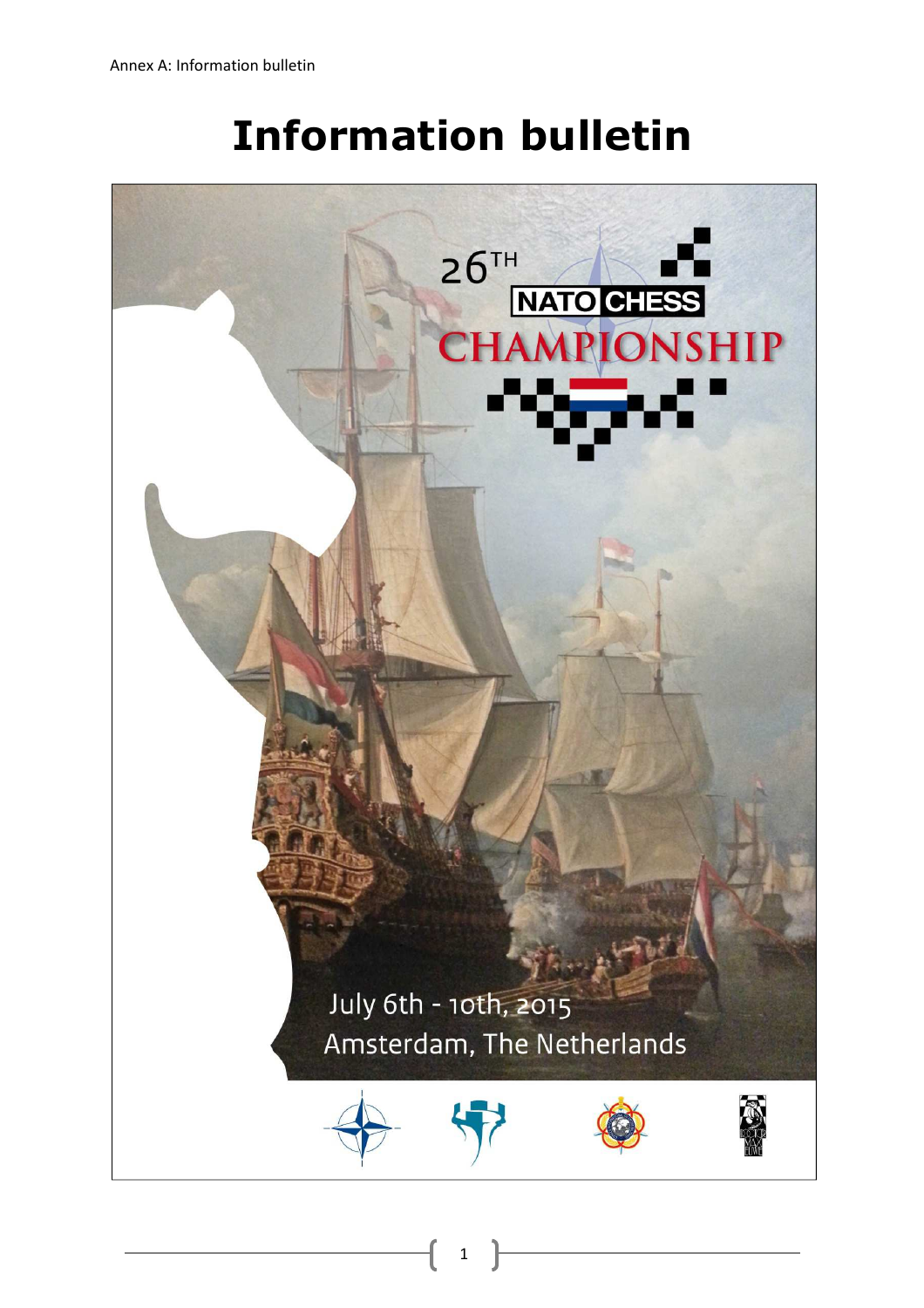# 1. **LOCATION**

The 2015 venue of the tournament will be at the Marine Barracks (Marine Etablissement) in Amsterdam, in walking distance of the Central Station.

Address: Marine Etablissement Amsterdam (MEA) Kattenburgerstraat 7 1018 JA Amsterdam

# 2. **DATE**

The 26<sup>th</sup> edition of the NATO Chess Championship will be held in Amsterdam from July  $5<sup>th</sup>$  to July  $11<sup>th</sup>$  2015. Arrival of the delegations not later than July  $5<sup>th</sup>$  18.00 hours. Departure of delegations is planned after breakfast on July  $11<sup>th</sup>$ .

## 3. **PROGRAM**

# **Sunday 5th July**

- Arrival of delegations (before 18.00)
- Team Captains meeting (20.00)

# **Monday 6th July**

- Opening Ceremony
- $\bullet$  1<sup>st</sup> round chess

# **Tuesday 7th July**

•  $2^{nd}$  + 3<sup>rd</sup> round chess

## **Wednesday 8th July**

- $\bullet$  4<sup>th</sup> round chess
- Social program

# **Thursday 9th July**

- $5<sup>th</sup> + 6<sup>th</sup>$  round chess
- Meeting International Military Chess Committee (IMCC)

## **Friday 10th July**

- 7<sup>th</sup> round chess
- Blitz-tournament
- Closing Ceremony (Banquet)

# **Saturday 11th July**

• Departure of delegations

## 4. **CHESS REGULATIONS**

The tournament will be conducted in accordance with the Regulations of the International Military Chess Committee (IMCC) as well as the rules of the World Chess Federation (FIDE).

The tournament will consist of a 7 round Swiss competition over 5 days, in which players of the same country will not play against each other.

2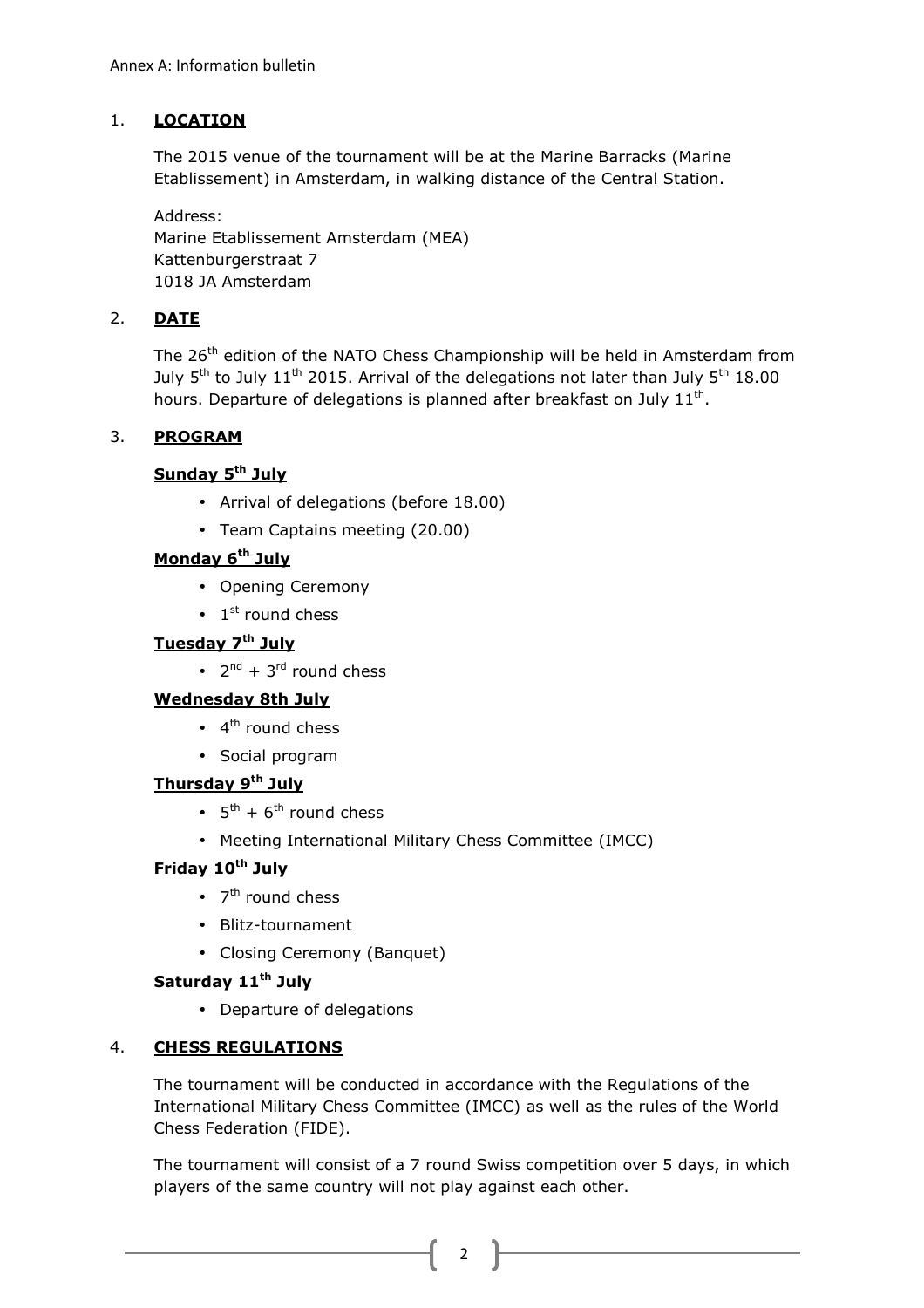### 5. **RESULTS**

The tournament will result in an individual winner, the NATO Chess Champion 2015, and a Team Champion. According to the IMCC rules, the result of the best four players of each team will count for the Team result. The Team Champion will be awarded with an exchange trophy.

The scores of every player will be shared with FIDE for processing of ELO-ratings.

#### 6. **COMPOSITION OF DELEGATIONS**

All NATO Member States are invited to take part in the NATO Chess Championship with teams of maximum six players, an additional team captain and a team official. The team captains and team officials are allowed to take part in the tournament, as player for an additional NATO team.

According to the IMCC Regulations, up to three life-time members per country will be allowed to participate as well, providing there will be enough lodging capacity to host them.

Also, spouses will be allowed, depending on the remaining lodging capacity. A decision will be taken after Close of Business of the Informal Agreement. **Children are not allowed due to Barracks regulation.**

#### 7. **FIDE IDENTIFICATION**

The 7-round Swiss tournament and the Blitz tournament are both accredited (homologated) by FIDE. Therefore, all players participating in each tournament have to be a member of FIDE and need a FIDE-ID.

#### **Without this ID a player will not be allowed to participate!!**

Every nations is responsible for getting FIDE-ID's for their players.

## 8. **CONDITIONS OF STAY**

The tournament will follow in general the CISM rules (Conseil International du Sport Militaire), which means that the Netherlands, as the Organizing Country, will bear all costs for food and lodging from the arrival of the delegations until the departure.

Delegations, who like to come earlier or stay longer in both weekends, will be allowed access to MEA after consulting with the organization committee. Lodging will be free of charge, but food can't be provided because the restaurant will be closed.

## 9. **ENTRY FEE**

CISM rules do not apply for civilians, and therefore a small general fee will be charged for every participant. The costs per participant or spouse will be  $\epsilon$  150.

The entry fee shall be paid before  $30<sup>th</sup>$  May 2015. The account details will be forwarded after the reception of the Informal Agreement.

#### 10. **TRANSPORT**

Travel expenses to and from the point of arrival in the Netherlands will be the